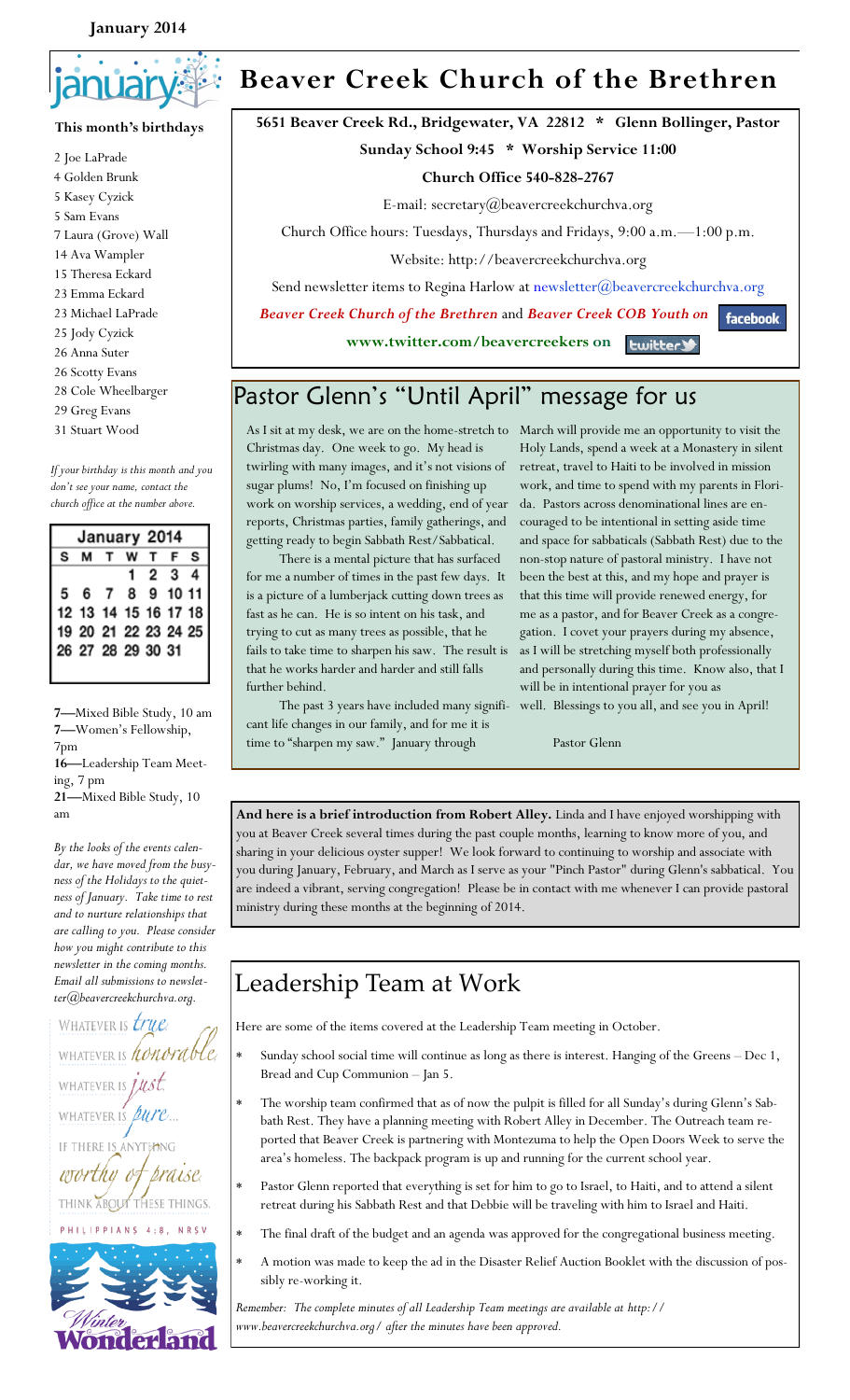## To Give or Not to Give

A three-part series on my encounter with a homeless man. Part two.

#### *By Tim Grove*

The day that James came to help me mulch was going to be a long one - I knew that from the start. The forecast wasn't terrible for late June, but the task before us was more than a day's work and I needed as much help as I could get. Besides that, I wanted to give James a full day of employment to make it worth his while. I had mulled the economics of begging versus working, and I was going to make sure that he didn't regret leaving his post at the interstate to sweat for some cash.

I had arranged to meet him in Weyers Cave around 9:00. He used the local bus system to get around town, and had spent the night near the gas station on Route 11 one of his usual spots. When I arrived at the station, I found him inside sitting at a table with his camouflage coat and a small plastic bag. We said hello and he gathered his belongings. He had been messing with his cell phone and pulled the charging cord from the outlet on the wall beside the booth. He grabbed his cardboard sign and we headed to the car.

As we buckled in and began the 20 minute commute to the house, I figured that we'd soon find out if this had been a good decision. The inside of a car is much more intimate than a guardrail in the open air. We made small talk as if we were two strangers on a first date, but we were destined to grow closer together in the hours ahead. Shared labor will do that.

I wanted to work side by side with James for several reasons. First, he was my helper - not my employee. I wanted him to feel valued and to know that he hadn't just been hired to do work I was unwilling to do. Second, I wanted to talk with him. The conversation at the interstate ramp had left me yearning to find out more about his experience on the street and about his faith. Finally, and I hope least of all, I needed to satisfy my type-A personality and make sure the job was done right.

We arrived at the house, grabbed our tools and began to work. Very early in the process, we agreed that by day's end we would be well past tired, having taxed muscle groups that neither of us used regularly. All day long we worked together. I let him make trips to the mulch pile on the lawnmower while I did the spreading. He commented that I was doing the harder job, but we were both soaked in sweat. The job was only made better by each other's company and the slow visible progress we saw from our efforts.

James let me ask as many questions as I wanted, and he answered them all with complete honesty. I wanted to know about his life as a homeless man - the nights, the weather, the money and the pain. He talked about sleeping on the ground and under bridges, and about how to cook without a kitchen. He talked about sleeping lightly and being subject to theft from other homeless people, and even having his sleeve lit on fire by pranksters. In comparison, the raccoons that occasionally showed interest in his food were mild. In comparison, the "shelter" provided by institutions like the Mission was inferior.

I found out that he had been without work for over two years, and that poor decisions as a young adult left him without a driver's license. I learned that he graduated from Lee High School and wrestled - an experience that we shared. He was an ex-Marine, having been readied for deployment to Desert Storm only to have the war end just before departure. He rode bulls in his twenties and permanently injured his back. He had children and ex-wives, and a string of jobs. He had heart. And humor. And perspective. All gained by experience.

I asked James about the legitimacy of the people on the street and he agreed that many were honestly homeless though some were in fact just there for the easy money. Given enough time, a person with a sign could earn more than minimum wage at an interchange, though weather conditions could ruin a day quicker than anything. Some days you made it, some days you didn't. He mentioned several people that he knew were regulars, and he identified them as being legitimate or not. I asked him about some of the individuals I had seen, but it was a little hard to know for sure if we were talking about the same people since the descriptions were fairly common to all of them. Everyone except Marvin.

I had picked Marvin up in my work truck from the Fishersville exit a year or so ago and bought him breakfast at the McDonalds there. We sat in the truck for twenty minutes and ate our drive-through biscuits while he told me his work circumstances and gave me his phone number. I had given him a twenty dollar bill and directions to a nearby church that I thought might be able to provide financial or housing assistance. I dropped him back off at the corner, wished him well, and we parted.

As I described to James my meeting with Marvin, he stopped shoveling and looked at me with a somber face. He knew the man, and told me that he was a pretty good guy, though he battled a drug addiction. James then told me that Marvin had died only a few months earlier, gunned down in front of the motel where he stayed. My heart sank as I tried to replay the breakfast and conversation we had shared. James interrupted my thoughts by going on to talk about the reality of life on the street. He talked about how the danger of self was the greatest danger of all. A great many homeless suffer from depression and suicide rates are comparatively high. Marvin wasn't the only person James knew who had died on the street.

The more he talked, the more I

realized that the plight of the homeless isn't just financial. It's also social. Being homeless means being marginalized, placed on the fringe of society and being segregated from others by the glass of a driver's door window. It's about being an outcast in plain view. Being judged for being poor. Even the people who care enough to help get turned off at the sight of a cell phone or laptop as if those who can't afford housing should also be deprived of communication with the outside world. How are they supposed to keep in touch with family or job prospects without a phone? Is a \$10 per month Netflix subscription considered to be wasteful if it's used to watch movies under a bridge on a rainy day? Homelessness is about loss of friends, loss of support and loss of hope.

James was an exception. He had plans and he had hope. He had the desire to work, to earn his money and to earn his place back in society. He didn't complain about being homeless, but he was ready to move on. He had paid his dues and wanted to get his life back.

James really got my attention when he said, "Sometimes I think God made me homeless so that I could minister to homeless people."

We had been talking about faith throughout the afternoon, and I could tell that he had spent much time in the Bible albeit by himself. I thought he could use some conversation in a group setting to help gain more insight into the scripture, but I had admired his child-like faith all day long. That's honest faith that isn't clouded by a worldly mind, the kind of faith that Jesus requires. James knew that his experience on the street gave him access to and credibility with many individuals that people like me would never connect with. And his honest faith was driving his heart towards them, even as he still lived on the street himself.

By 7:30 that evening, we were cooked. Lori grilled steaks and made a strawberry-spinach salad that James still talks about to this day. We ate in the cool breeze on our front porch as a light rain settled in, continuing our conversation about heaven, hell and everything in between. Lori was a champ from the beginning. She hadn't champ from the beginning. hesitated when I asked to bring James to the house, and she was a gracious host the entire day, making our home his home.

After dinner, we said goodbye to her and headed to Staunton. I had initially planned to let James shower at our house, but after a day like that he would need a good bed as well. I checked him in to the Econo-Lodge and paid him for his work.

Again he said, "God bless you," and this time I did as well. I drove off feeling that James had done much more than work in my yard that day. He had worked on my heart.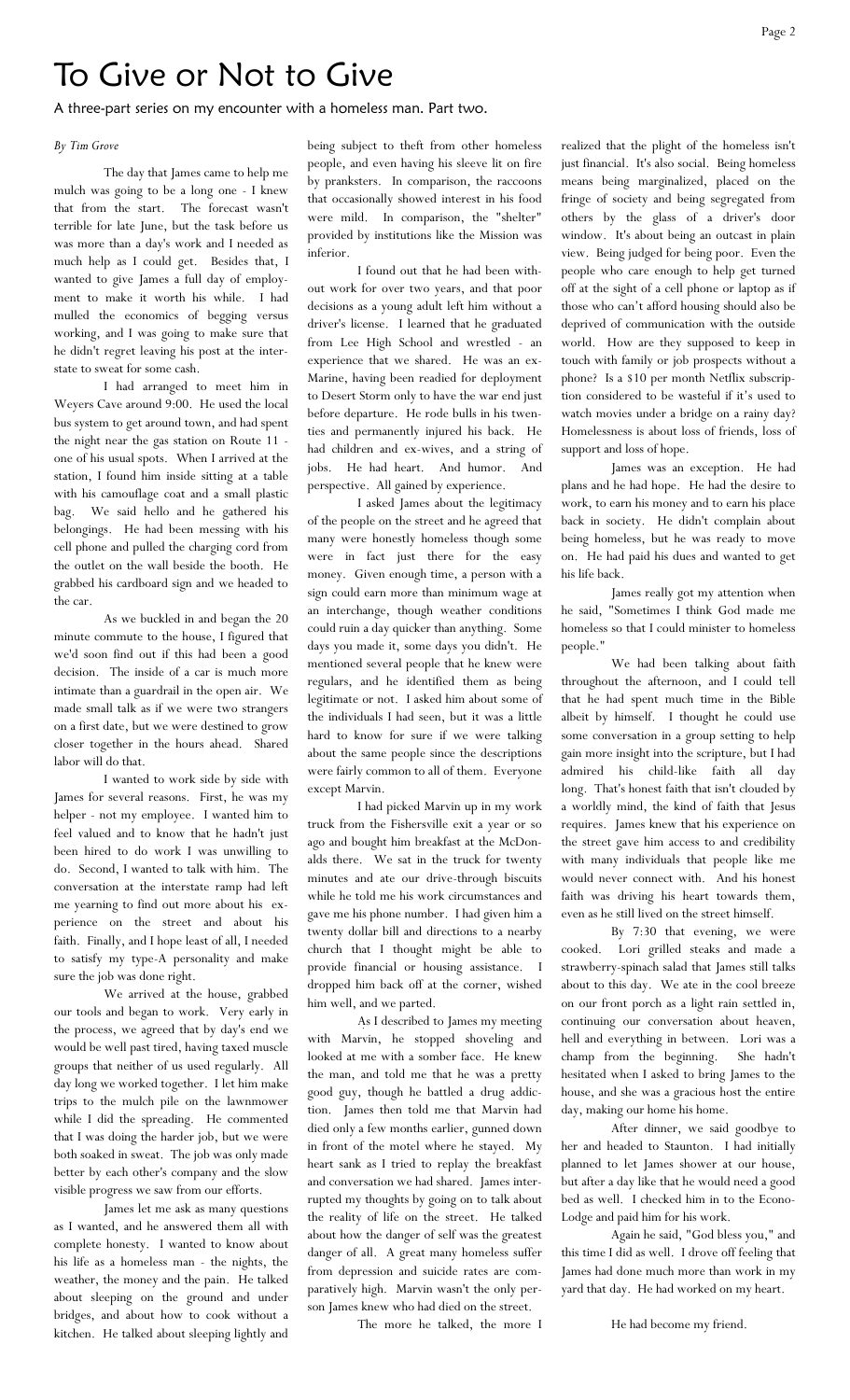# Personality Profile #1

This person was born and raised in Lancaster County, PA. When they were 5 years old, their family went swimming at a lake and this person wondered off from the family. They were gone for a long enough time that everyone was pulled out of the water and they were getting ready to drag the water. Someone from outside of the swimming area found them and brought them back. They have always felt the Lord in their life from a very young age and believe that God has protected them. This person went to business school after high school and took a medical course. They have worked in doctors office, as a waitress, and one summer went to Wyoming and worked on a ranch. They moved to Virginia in 1993. They enjoy reading and crafts and love to travel and would love to go on a mission trip to another country. Their favorite thing about Beaver Creek is someone had told them about Beaver Creek about great kids program. Glenn was waiting for them at the door. Remembers walking into the sanctuary and so many people came to welcome them. There was no doubt in their mind that they "came home."

# Personality Profile #2

This person is in second grade at North River Elementary School. Their favorite things is to play football and baseball and their favorite team is the Redskins! Their favorite subject in school is math. If they could be any superhero in the world they would be Batman, because that is the only superhero show they watch. If they could travel anywhere in the world they would go to Hawaii. Their favorite thing about Beaver Creek is that Sunday school is fun!

## Update from Steele and Alice in Ukraine

#### Greetings!

We hope you all are enjoying the holiday season and receiving fresh revelation from God concerning the wonder of the Incarnation! In Ukraine, Christmas is celebrated on January 7th.

First, we want to thank you all so much for your prayers and financial support! Our fundraiser was a great success. We raised just over \$1200 dollars in one-time donations, and several people have shown interest in becoming monthly supporters. We are particularly excited that these monthly commitments will bring us much closer to being able to rent a ministry center for youth gatherings, bible studies, and prayer meetings! If you weren't able to be at the event, but you are interested in helping to make that possible please let us know!

In our last update, we shared some information about some massive protests here in Ukraine. As protests continue, many of you have likely heard some things about the situation here on the news. When the government attacked peaceful protesters at the beginning of this month, Alice and I prayed together for the nation. We both felt strongly that we should travel to Kyiv in order to support those seeking justice, pray for the protesters and the nation in general, and preach the gospel in an effort to turn people's attention to God as the source of justice and freedom.

For a week, we stood every day in the cold on Independence Square, where protesters have barricaded themselves in, and prayed for the nation. There were many opportunities for us to pray together with Ukrainians, and to tell the people that God is

not indifferent to the situation in the nation, but that He desires righteousness in Ukraine even more earnestly than they do.

After a few days, a prayer tent was set up on the square, where believers pray and offer hot tea and sandwiches around the clock. Even from the stage, leaders are calling on Ukrainians to pray, to seek God daily, and to live righteously. The primary motivation of these people on the square is not political, but it is a motivation to leave behind the remains of soviet-style corruption and live in an honest, fair nation. We are immensely grateful that God gave us a role in what is currently happening, regardless of the outcome.

Upon arriving back in Rakhiv, we were extremely exhausted and a little bit sick

#### **Continued on Page 4**

### Cooking with Beaver Creek

I brought this Gingerbread Cake with Lemon Sauce and Whipped Cream to the Beaver Creek caroling event and several people asked for the recipe. Here's a story to accompany the request. When I started first grade at Hickory Hollow Christian School in 1984, there were 13 students in the entire school (grades 1-8,) and 5 of them were from my own family. The teachers baked each student a cake for their birthday, student's choice. Since I had a summer birthday and school didn't start until after Labor Day, it was well into September when they started baking and I was one of the first ones on the list to choose. I always requested Gingerbread Cake with Lemon Sauce and Whipped Cream. To this day, when fall is in the air and throughout the cold winter months, this is one of my favorite dessert. I have tried various recipes and this one is my favorite. Fortunately, my husband is not as fond of this confection as I am so I don't make it often and when I do I take it places like caroling with Beaver Creekers so I can share. Hope you enjoy!

#### **Gingerbread Cake**

1/2 cup **butter,** 1/2 cup **sugar**, 1 **egg**, beaten, 1 cup **sorghum molasses,** 2 1/2 cups **flour**, 1 1/2 teaspoon **baking soda,** 1 teaspoon **cinnamon**, 1 teaspoon **ginger,** 1/2 teaspoon **cloves,** 1/2 teaspoon **salt**, 1 cup **boiling water**.

**Method:** Cream butter and sugar. Add beaten egg and molasses. Sift together dry ingredients and add to mixture. Add boiling water last. Beat until smooth. Pour into greased 9X9 inch pan. Bake at 350 degrees for 35 minutes or until a toothpick inserted comes out clean. Serve warm with lemon sauce and whipped cream.

#### **Lemon Sauce**

1/2 cup **sugar,** 2 Tablespoons **cornstarch,** 1 1/2 cups **water,** 1/8 teaspoon **salt,** zest and juice of **one large lemon,** 2 Tablespoons **butter.** 

**Method:** Cook together sugar, cornstarch, water, and salt until clear, stirring constantly. Remove from heat and stir in lemon zest, juice, and butter. Serve warm over gingerbread cake. Use heavy whipping cream with a tad of sugar and splash of vanilla for topping.